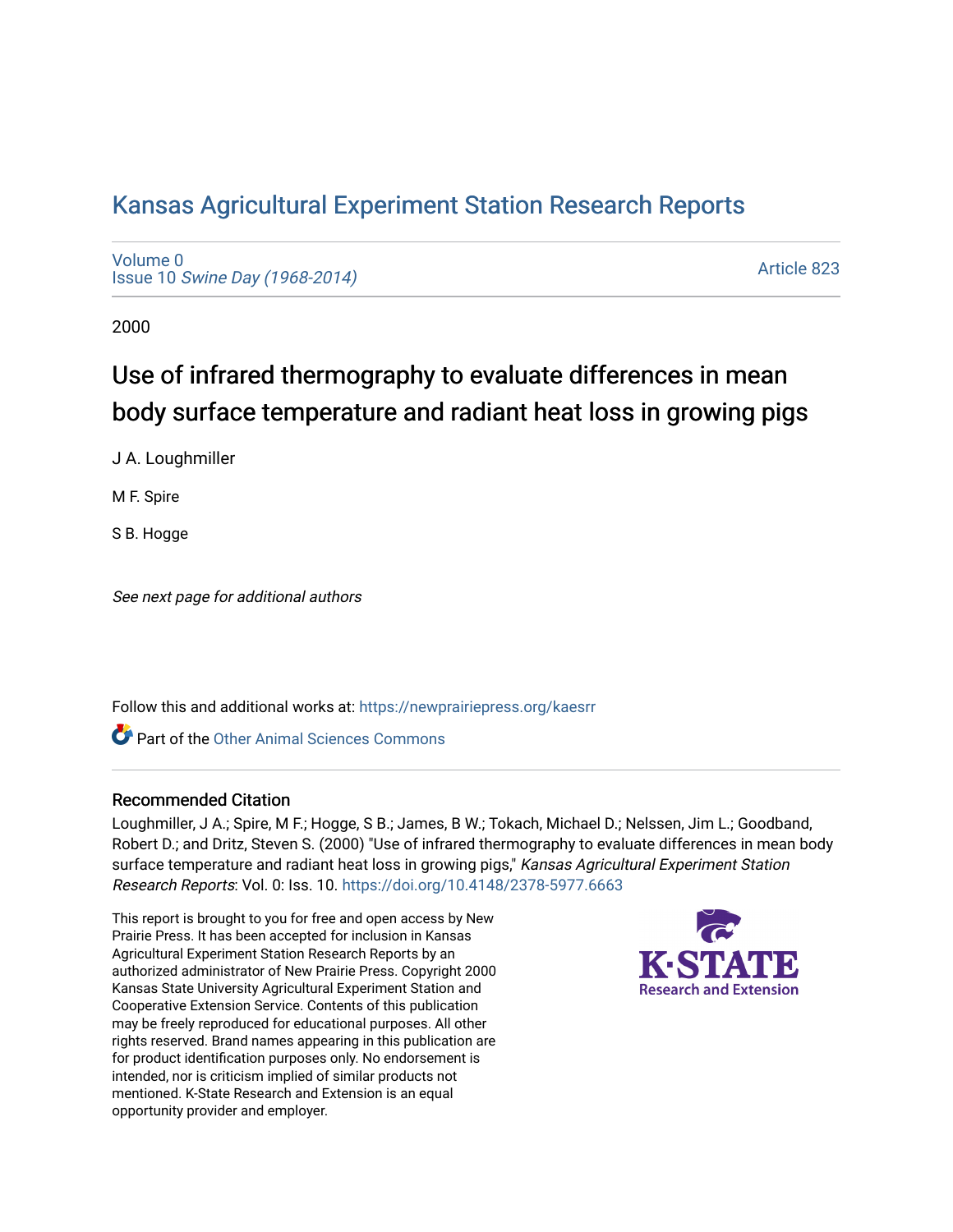### Use of infrared thermography to evaluate differences in mean body surface temperature and radiant heat loss in growing pigs

#### Abstract

Eighty barrows were used in two experiments to determine the relationship between feed intake or dietary energy concentration and mean body surface temperature (MBST) and mean body surface radiant heat loss (MBSL) as measured using infrared thermographic images. In Exp. 1, feed intake level was varied. As expected, pigs with higher feed intake grew faster. The faster growing pigs had higher MBST and MBSL. In Exp. 2, pigs (initially 130 lb) were allotted to one of four dietary energy levels (1,250 ME/lb, 1,360 ME/lb, 1,475 ME/lb, 1,590 ME/lb). Increasing dietary ME levels increased ADG, G/F, ME intake, MBST, and MBSL. These experiments indicate that infrared thermography can detect MBST and MBSL changes in growing pigs caused by changes in dietary intake or energy level.; Swine Day, Manhattan, KS, November 16, 2000

#### Keywords

Swine day, 2000; Kansas Agricultural Experiment Station contribution; no. 01-138-S; Report of progress (Kansas State University. Agricultural Experiment Station and Cooperative Extension Service); 858; Swine; Infrared thermography; Dietary energy; Growing pigs

#### Creative Commons License



This work is licensed under a [Creative Commons Attribution 4.0 License](https://creativecommons.org/licenses/by/4.0/).

#### Authors

J A. Loughmiller, M F. Spire, S B. Hogge, B W. James, Michael D. Tokach, Jim L. Nelssen, Robert D. Goodband, and Steven S. Dritz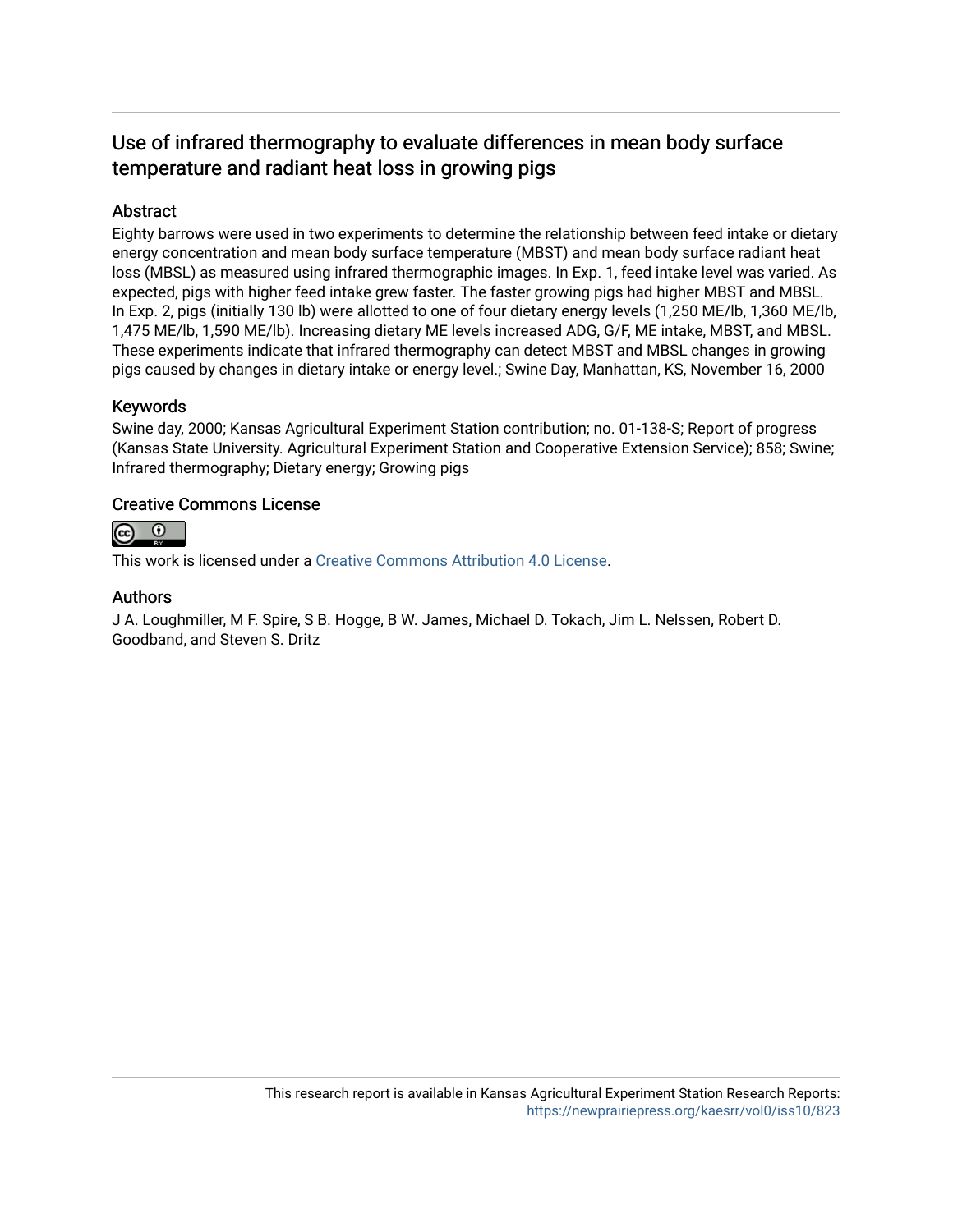#### **USE OF INFRARED THERMOGRAPHY TO EVALUATE DIFFERENCES IN MEAN BODY SURFACE TEMPERATURE AND RADIANT HEAT LOSS IN GROWING PIGS**

*J. A. Loughmiller, M. F. Spire <sup>1</sup> , M. D. Tokach, S. S. Dritz <sup>1</sup> , J. L. Nelssen, R. D. Goodband, S. B. Hogge <sup>1</sup> , and B. W. James*

#### **Summary**

Eighty barrows were used in two experiments to determine the relationship between feed intake or dietary energy concentration and mean body surface temperature (MBST) and mean body surface radiant heat loss (MBSL) as measured using infrared thermographic images. In Exp. 1, feed intake level was varied. As expected, pigs with higher feed intake grew faster. The faster growing pigs had higher MBST and MBSL. In Exp. 2, pigs (initially 130 lb) were allotted to one of four dietary energy levels (1,250 ME/lb, 1,360 ME/lb, 1,475 ME/lb, 1,590 ME/lb). Increasing dietary ME levels increased ADG, G/F, ME intake, MBST, and MBSL. These experiments indicate that infrared thermography can detect MBST and MBSL changes in growing pigs caused by changes in dietary intake or energy level.

(Key Words: Infrared Thermography, Dietary Energy, Growing Pigs.)

#### **Introduction**

Recent research has indicated that infrared thermography can reliably identify pigs exhibiting a febrile condition following *Actinobacillus pleuropneumoniae* infection. The rise in MBST associated with the febrile state was observed in comparison to nonchallenged controls during an 18 h period of feed withdrawal for both challenged and nonchallenged pigs. Because adaptive responses to disease or stress typically involve feed intake reductions, it is unknown if the elevated MBST associated with the febrile

condition would mask the relative reduction in MBST associated with this feed intake reduction when compared to healthy pigs with full feed consumption.

Additionally, different growth rates, changes in feed intake, and dietary nutrient content affect metabolic heat production in healthy pigs. Because of these differences, it may be possible to detect associated differences in MBST and MBSL and relate them to growth performance. Thus, our objective was to measure the changes in MBST and MBSL associated with growth performance in healthy pigs subjected to changes in feed intake or dietary nutrient profile.

#### **Procedures**

Eighty crossbred barrows (326  $\times$  C22, PIC, Franklin KY) were selected from the Kansas State University Swine Teaching and Research Center. The pigs were housed in individual pens in an environmentally controlled finishing building with mechanical ventilation. Each pen (5 ft  $\times$  5 ft with totally slatted flooring) contained a single-hole, dry feeder and a single-nipple waterer. Pigs were blocked at the start of each experiment by initial weight and allotted to dietary treatment. Pigs in all experiments were allowed ad libitum water consumption.

All diets were corn and soybean meal based with added alfalfa meal, wheat midds, or soybean oil within treatment in Exp. 2 (Table 1). Diets were formulated to meet or exceed current recommendations with the exception of dietary ME (Exp. 2). Total and

<sup>1</sup>Food Animal Health and Management Center.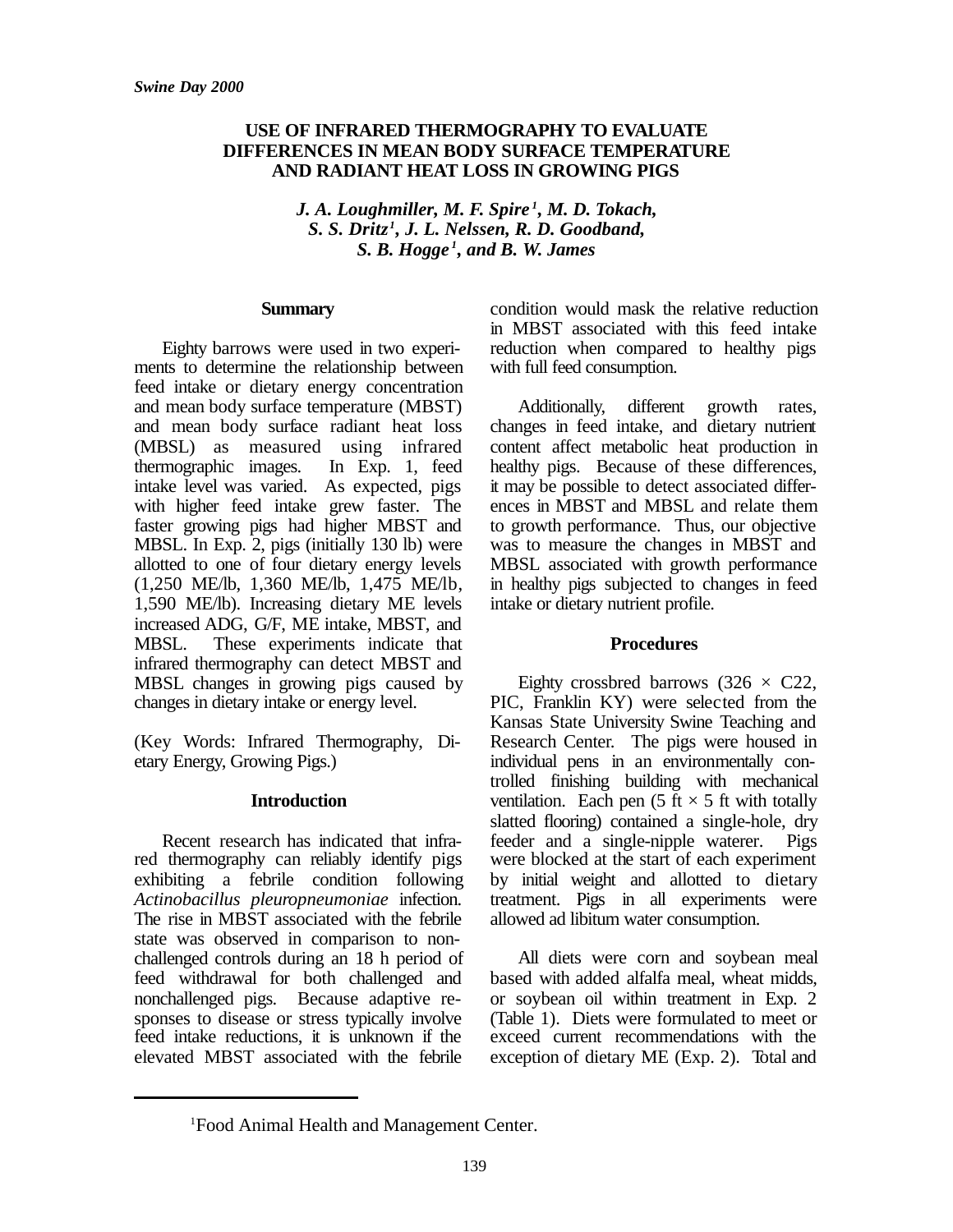true digestible nutrient values from NRC (1998) were used, allowing similar total Ca:P ratios across treatments in all experiments and similar calculated true digestible lys:Mcal ME ratios across treatments within Exp. 2.

Imaging equipment consisted of a highresolution, short-wave (3-5 µm), radiometric, infrared thermal imaging camera. Pigs were imaged while standing unrestrained in their pen. Images were taken at a distance of 6 ft perpendicular to the side of each pig. Mean body surface temperature was calculated from an approximately 3,500 pixel image of a 6 H  $\times$  10 W inch area from a standard location on each pig. The mean temperature for the area was calculated to compare changes in mean body surface temperature as affected by experimental treatment. In addition, ambient temperatures were measured at each sampling from six locations at pig height equally spaced throughout the room. These ambient temperatures were used to correct the daily MBST of the pigs using an adjustment factor of  $\pm$  0.4 per degree above or below 68°F ambient temperature.

Mean body surface radiant heat loss from the pig was calculated from the equation Qr  $= Ar E \sigma (Te<sup>4</sup> - Ts<sup>4</sup>)$ , where  $Qr =$  radiant heat exchange:  $Ar =$  effective radiant surface area (m<sup>2</sup>); E = emissivity (assumed to be 1.0);  $\sigma$  $=$  Stefan-Boltzman constant; Te  $=$  average absolute radiant environmental temperature,  $K$ ; and  $Ts = \text{average absolute radiant surface}$ temperature, K.

**Experiment 1**. Eighty barrows (initially  $55 \pm 6$  lb) were blocked by initial weight in a randomized complete block design and allotted to one of four feed-intake levels within each block for 7 d. The feed intake levels were based upon the NRC (1998) maintenance ME estimate of  $106 \times BW^{0.75}$ (kg) for growing swine. Pigs were allowed  $0.75 \times \text{ME of maintenance (MEM)}, 1.5 \times$ MEm,  $2.5 \times$  MEm, and ad libitum access. All pigs were evaluated daily, and feed was provided at 0730. Orts were collected daily to determine net feed intake. Following a 4 d adaptation period to the intake regimens, images were collected three times per day at

0700, 1100, 1900 h on d 5, 6, and 7. These times were chosen to measure changes in body temperature immediately prefeeding, 3 h after feeding, and 10 h after feeding.

Data were arranged in a randomized complete block design. Pigs were blocked by initial weight and were assigned randomly to individual treatments within each block. For analysis of change in mean body surface temperature and heat loss over time, a PROC MIXED procedure with repeated measures and a Satterthwaite error correction was used. The repeated measures model included the treatment effect, the effects of time period, and the treatment  $\times$  time period interaction. Comparisons between treatments, within sampling times were made when a significant  $F$ -test for the treatment  $\times$  time interaction was found. Individual pig was the experimental unit. Periodic samples by pig were used for the repeated measures. An interactive matrix language procedure was used to determine orthogonal linear and quadratic polynomial contrasts for unequally spaced treatments. To determine the approximate ME intake of the ad libitum-fed pigs, their average ME intake during the growth assay period was calculated relative to their individual calculated MEm requirement (ad libitum intake averaged  $3.8 \times \text{MEM}$ . The average intake relative to MEm then was used to determine the orthogonal contrasts. The orthogonal contrasts measured the effects of feed intake regimen on growth performance, MBSL, and MBST.

**Experiment 2**. The 80 pigs from Exp. 1 (initially  $130 \pm 11$  lb) were blocked by initial weight in a randomized complete block design and assigned within block to one of four dietary treatments for 20 d. Pens, feed, and water were as described above. Experimental diets were formulated to provide moderately low, slightly low, adequate, and moderately excess (1,250 ME/lb, 1,360 ME/lb, 1,475 ME/lb, 1,590 ME/lb, respectively) daily energy intake levels based upon expected daily feed intake and calculated dietary nutrient content. After reallotment to the new pen and treatments, pigs were allowed to adjust to dietary treatment for 14 d and then imaged on d 14 through 20. Addi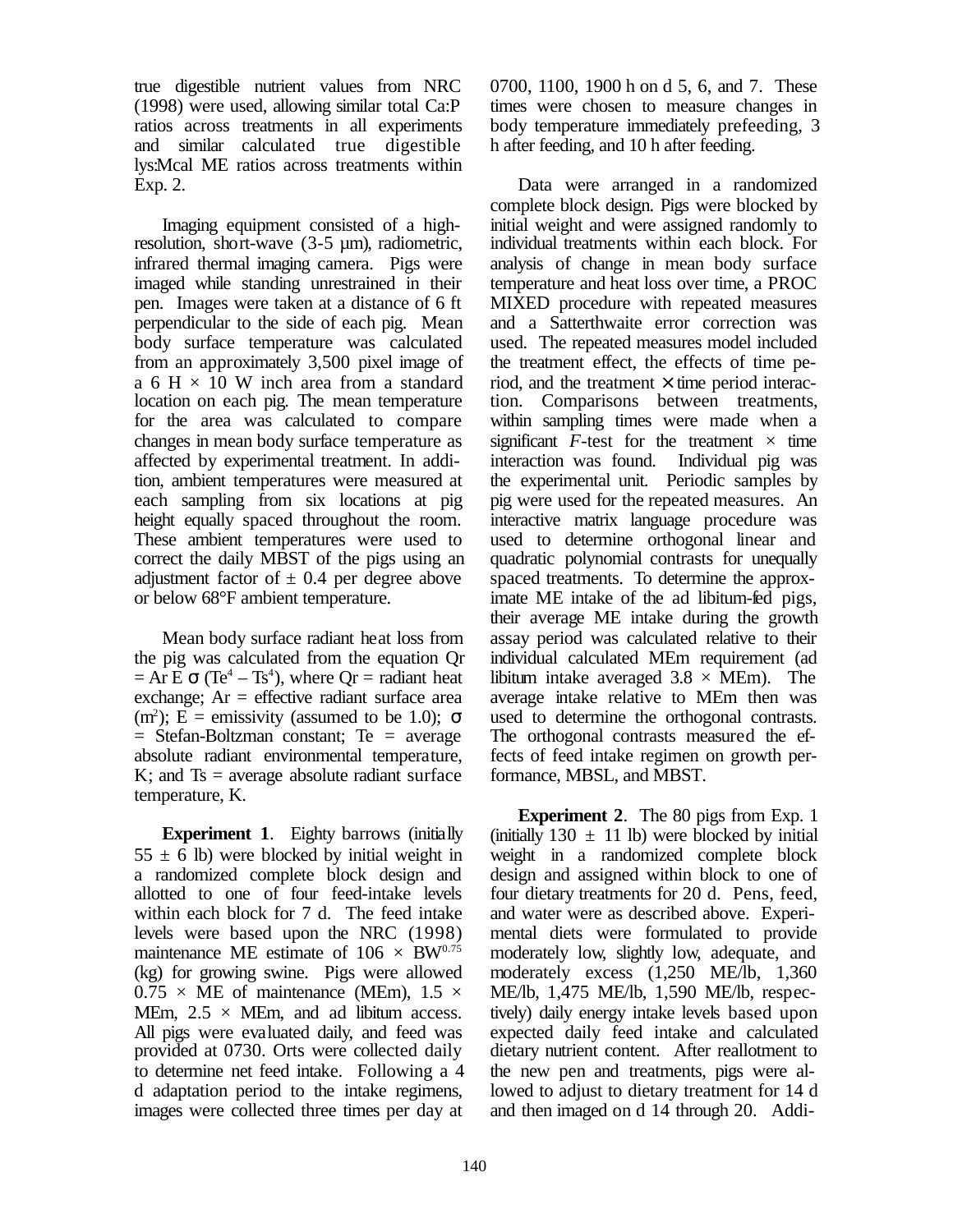tionally, pigs were weighed and feeder weights were collected on d 14 and 21 to determine average daily gain, feed disappearance, and feed utilization.

Data from Exp. 2 were analyzed in a randomized complete block design. Pigs were blocked by initial weight and were the experimental unit. Initial BW was used as a covariate to control for the effects of different BW changes by treatment during the 2 week adaptation period. Linear and quadratic polynomials were used to determine the effects of increasing dietary energy content on growth performance, MBST, and MBSL.

#### **Results and Discussion**

**Experiment 1**. Linear and quadratic effects were observed for ADG, ADFI, and G/F (P<0.01; Table 2). These effects resulted from the increased growth performance and feed intake observed as calculated daily ME intake increased from  $0.75 \times \text{MEM}$  to ad libitum consumption. A treatment  $\times$  time interaction was observed for MBST (P<0.01; Figure 1). This interaction resulted from treatment effects differing by time period. The MBST increased as daily ME intakes increased (linear,  $P<0.05$ ) at 0700 and 1900. At 1100 h, MBST was lowest for pigs fed  $0.75 \times$  MEm versus those fed the other three treatments (quadratic, P<0.05).

Consistent with previous research, our results showed that as the pig increases its growth rate and feed intake, heat production associated with increased digestion and growth processes increases the body temperature and the heat loss to the surrounding environment.

**Experiment 2.** Increasing dietary energy density from 1,250 kcal ME/lb to 1,590 kcal ME/lb improved ADG (linear, P<0.01; Table 3) and  $G/F$  (linear, P<0.05) and tended to affect ADFI (quadratic, P<0.08). Average daily feed intake was lowest for pigs fed 1,250 kcal ME/lb and highest for the pigs fed 1,475 kcal ME/lb. Calculated ME intake per day also increased as dietary energy density increased (linear, P<0.01). Additionally, MBST and MBSL increased as dietary energy density increased from 1,250 kcal ME/lb to 1,590 kcal ME/lb (linear,  $P<0.01$ ).

Increasing dietary energy density increased MBST and MBSL, similar to our results in Exp. 1, where increased daily feed allowance of a common diet increased MBST and MBSL. The growth performance results are consistent with previous research evaluating the effects of altering feed intake or dietary nutrient profile on the growth performance of growing pigs.

Our results in Exp. 2 further indicate that high-fiber, low-energy diets reduce feed intake and growth performance, but that the pig will adjust its daily feed intake to compensate for more moderate differences in dietary energy content. This regulation of feed intake relative to dietary energy density is apparent by the increased feed intake of the pigs fed 1,360 kcal ME/lb versus pigs fed 1,475 or 1,590 kcal ME/lb diets. Additionally, pigs fed the 1,590 kcal ME/lb diet did not reduce their feed intake as dietary energy increased above 1,475 kcal ME/lb diet. Thus, the higher energy supported higher ADG, leading to a higher G/F in comparison to pigs fed lower energy diets.

Our results suggest that infrared thermography can be used to detect differences in MBST and MBSL of individual pigs associated with feed intake, growth rate, and dietary energy content in more variable environmental conditions than those found with traditional calorimetry chambers. The ability of infrared thermography to detect differences in environments that are not closely controlled indicates that further development of this technology for use in more traditional growth assays, growth modeling, and commercial production situations is possible. Additional infrared thermography applications in swine research and production may allow direct estimates of changes in swine thermoenergetics due to the effects of treatment or environment.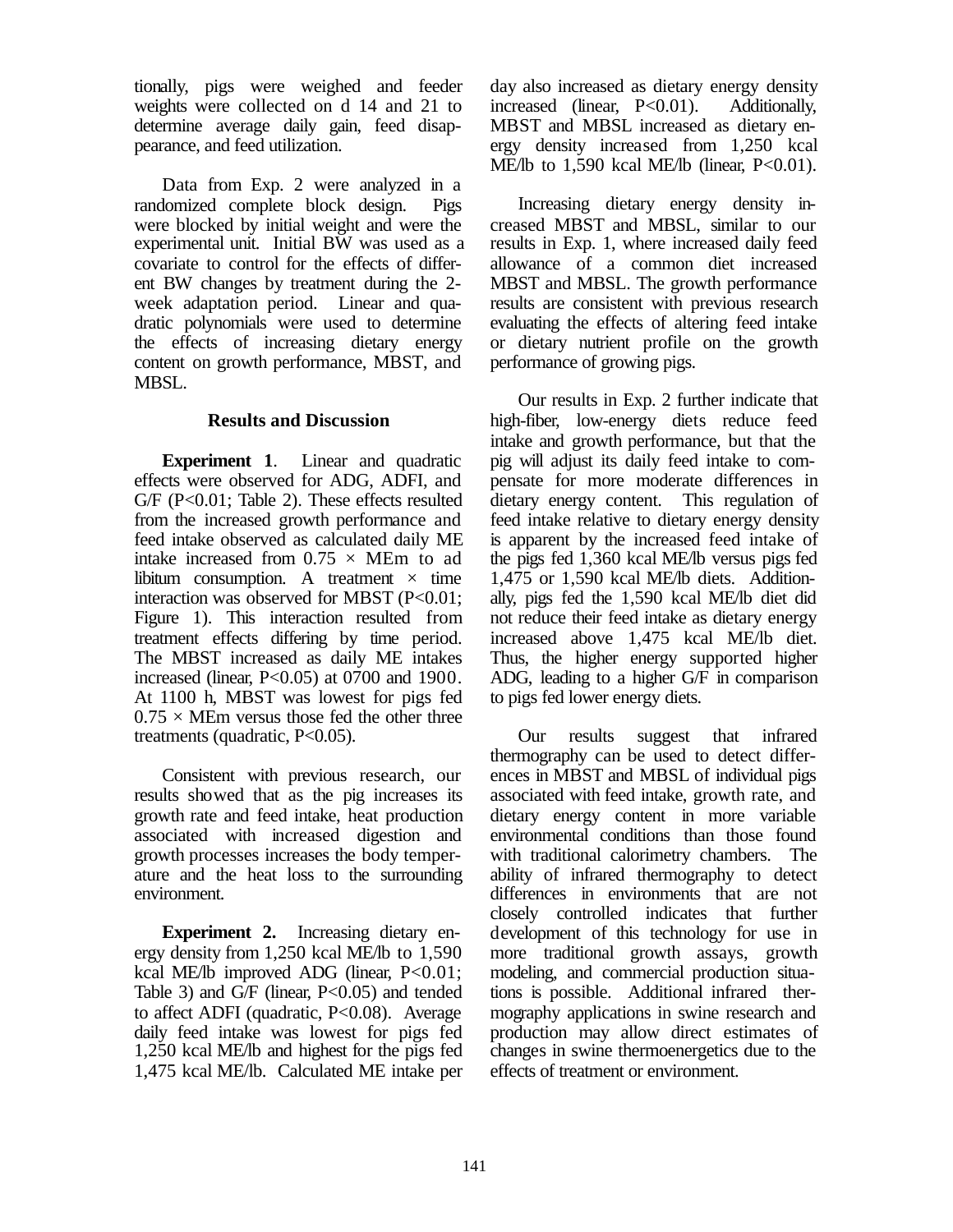|                                   |        | Experiment 2, kcal ME/lb of diet |       |       |       |
|-----------------------------------|--------|----------------------------------|-------|-------|-------|
| Ingredients, %                    | Exp. 1 | 1,250                            | 1,360 | 1,475 | 1,590 |
| Corn                              | 64.46  | 32.74                            | 50.20 | 62.23 | 56.41 |
| Soybean meal, 46.5% CP            | 32.53  | 21.39                            | 26.85 | 31.59 | 35.41 |
| Soybean oil                       |        |                                  |       |       | 5.20  |
| Alfalfa meal                      |        | 30.94                            | 18.10 | 3.30  |       |
| Wheat middlings                   |        | 13.20                            | 2.50  |       |       |
| Monocalcium phosphate             | 1.17   | 0.99                             | 1.21  | 1.19  | 1.18  |
| Limestone                         | 1.10   |                                  | 0.40  | 0.95  | 1.05  |
| Salt                              | 0.35   | 0.35                             | 0.35  | 0.35  | 0.35  |
| Vitamin premix <sup>b</sup>       | 0.20   | 0.20                             | 0.20  | 0.20  | 0.20  |
| Trace mineral premix <sup>c</sup> | 0.15   | 0.15                             | 0.15  | 0.15  | 0.15  |
| Medication <sup>d</sup>           | 0.05   | 0.05                             | 0.05  | 0.05  | 0.05  |
|                                   |        |                                  |       |       |       |
| Diet Composition,                 |        |                                  |       |       |       |
| Crude Protein, %                  |        |                                  |       |       |       |
| Calculated                        | 20.48  | 20.02                            | 20.13 | 20.41 | 21.15 |
| Analyzed                          | 21.38  | 22.51                            | 22.87 | 23.58 | 23.67 |

**Table 1. Compositions of Diets<sup>a</sup>**

<sup>a</sup>All diets were formulated to contain 0.75% Ca and 0.65% P.

<sup>d</sup>Provided 25 mg tylosin per lb of complete diet.

**Table 2. Effects of Feed Intake Regimen on Growth Performance of 55 lb Pigs (Exp. 1)<sup>a</sup>**

|                 | Feed Intake Level <sup>b</sup> |                         |                         |            |            |  |  |
|-----------------|--------------------------------|-------------------------|-------------------------|------------|------------|--|--|
| Item            | $0.75 \times \text{MEM}$       | $1.5 \times \text{MEM}$ | $2.5 \times \text{MEM}$ | Ad Libitum | <b>SEM</b> |  |  |
| $ADG, lb^{cd}$  | $-0.02$                        | 1.41                    | 1.96                    | 2.58       | 0.09       |  |  |
| ADFI, $lb^{cd}$ | 1.04                           | 1.90                    | 2.98                    | 3.62       | 0.09       |  |  |
| $G/F^{cd}$      | $-0.03$                        | 0.75                    | 0.67                    | 0.70       | 0.04       |  |  |

<sup>a</sup>Eighty pigs (initially 55  $\pm$  6 lb) were blocked by initial weight and allotted in a randomized complete block design. Results are the means of a 5 d growth assay.

<sup>b</sup>Metabolizable energy per day for maintenance calculated as  $106*kg$  BW<sup>-75</sup>.

 $c$ Linear treatment effect (P<0.01).

 $d$ Quadratic treatment effect (P<0.01).